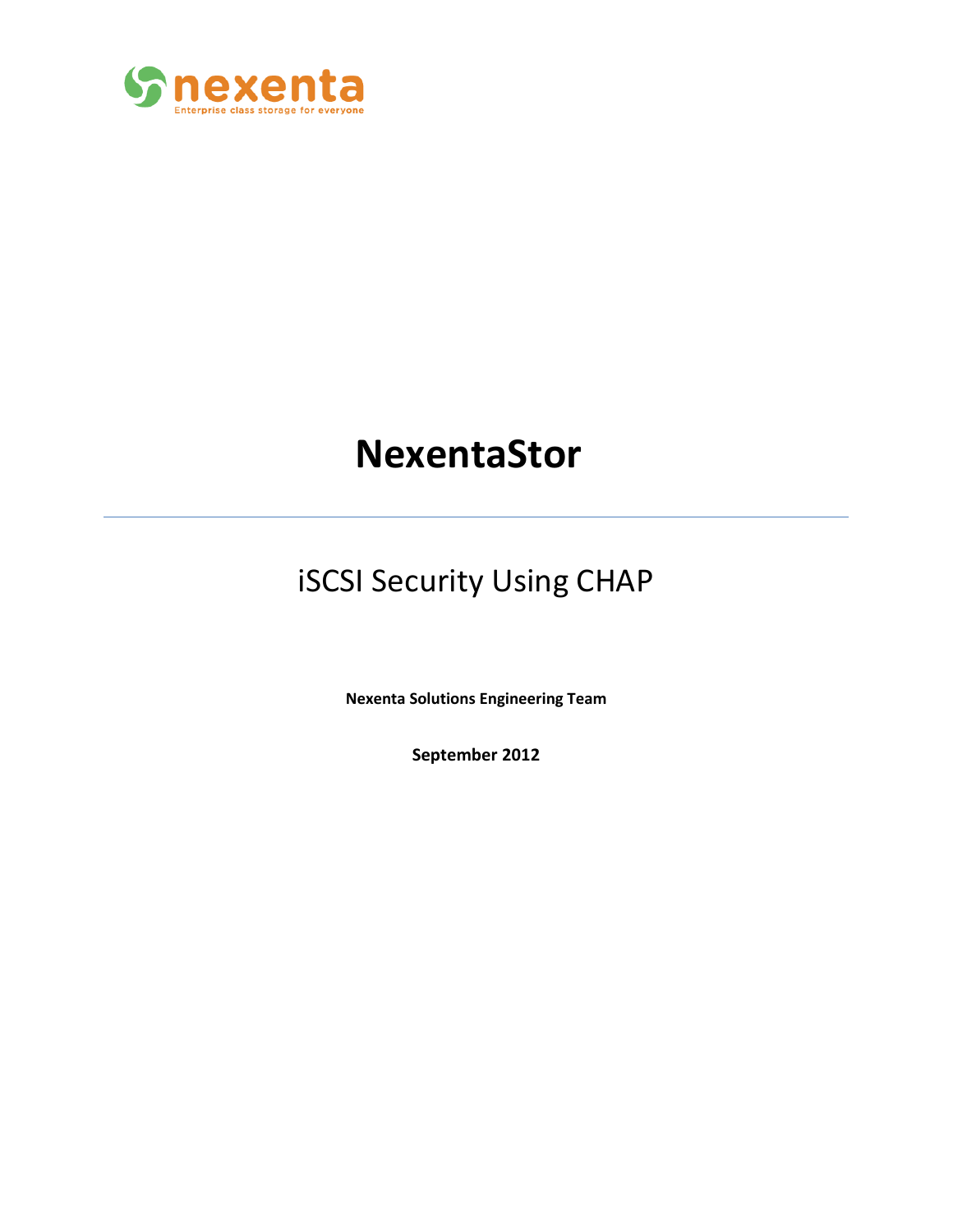

#### Contents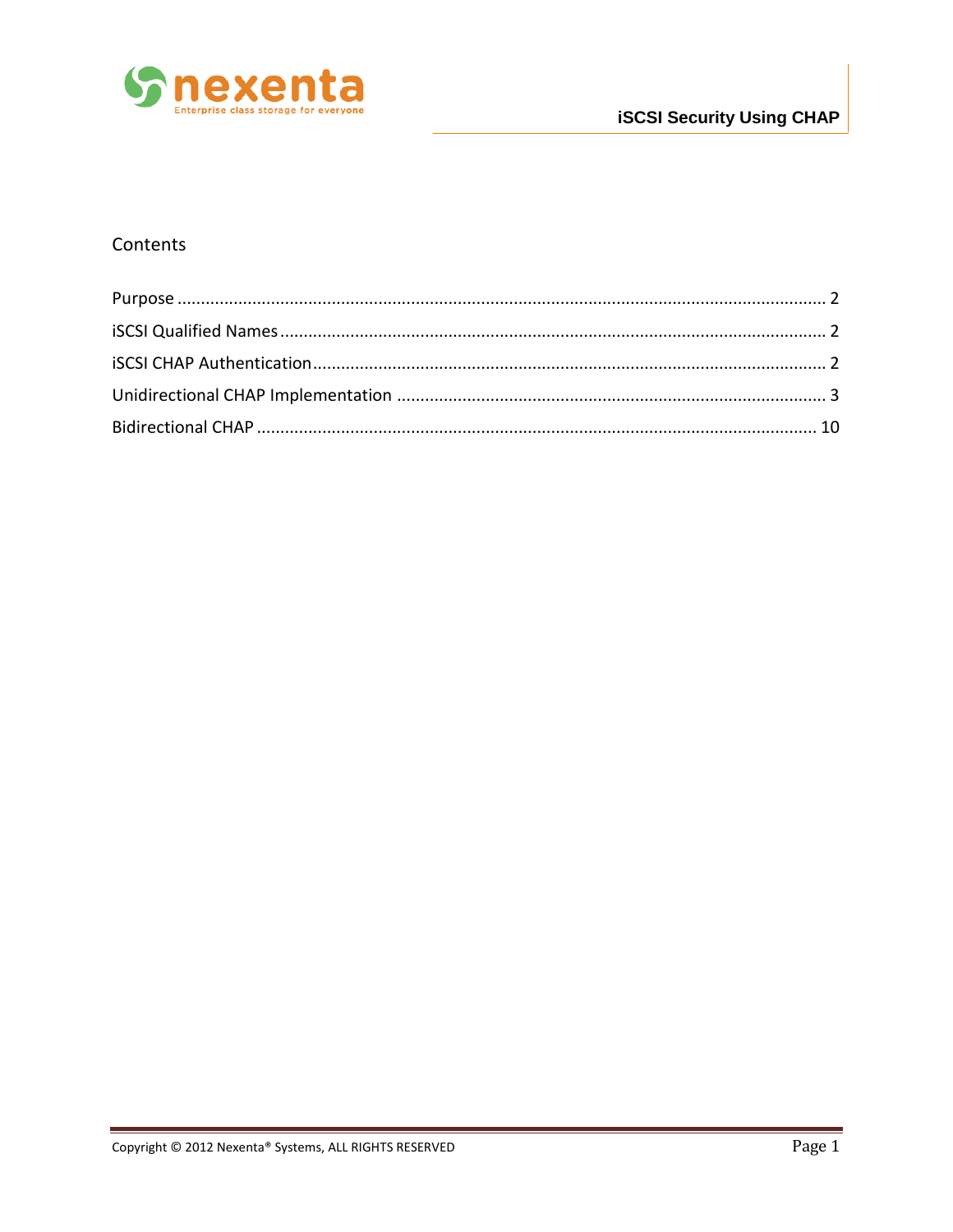

## iSCSI Security Using CHAP

#### **Purpose**

Securing LUNs accessed via iSCSI is accomplished by using Challenge-Handshake Authentication Protocol, or CHAP authentication. There are two flavors of CHAP authentication: unidirectional and bidirectional. The goal of this paper is to walk through the setup and understand the concepts around LUN masking in iSCSI.

#### **iSCSI Qualified Names**

iSCSI Qualified Names (IQNs) are used in the iSCSI world similar to the way World Wide Names (WWN) are used in the Fibre Channel world. IQNs should be unique in order to identify each component within the iSCSI storage network. Instead of using default IQNs, it may be easier to identify a component inside the network if named in a descriptive way. IQNs also need to be lowercased.

Examples:

iqn.2008-01.com.nexenta:target:storagetarget1

iqn.1986-03.com.sun:01:806ae8c600ff.4e97b831

### **iSCSI CHAP Authentication**

CHAP is used in the initial stages of an iSCSI session to provide authentication between the peers on the storage network.

In iSCSI, as in other storage infrastructures, there are targets and initiators. Targets and initiators are identified by their IQNs. In addition to masking by initiator and target IQNs, CHAP offers added security. The two avenues of CHAP authentication are: one-way and mutual—also known as unidirectional and bidirectional CHAP.

Unidirectional CHAP is accomplished when a target authenticates an initiator based on the username and password the initiator sends along. This protects the target from unknown initiators connecting to its storage LUNs. The initiator receives a CHAP response to its request for authentication.

Bidirectional CHAP is accomplished by setting a username and password for a target on the initiator. This keeps the target honest, and allows the initiator to identify a rogue target on the network. This type of authentication is called bidirectional because it is combined with target-side authentication as described in the unidirectional CHAP above.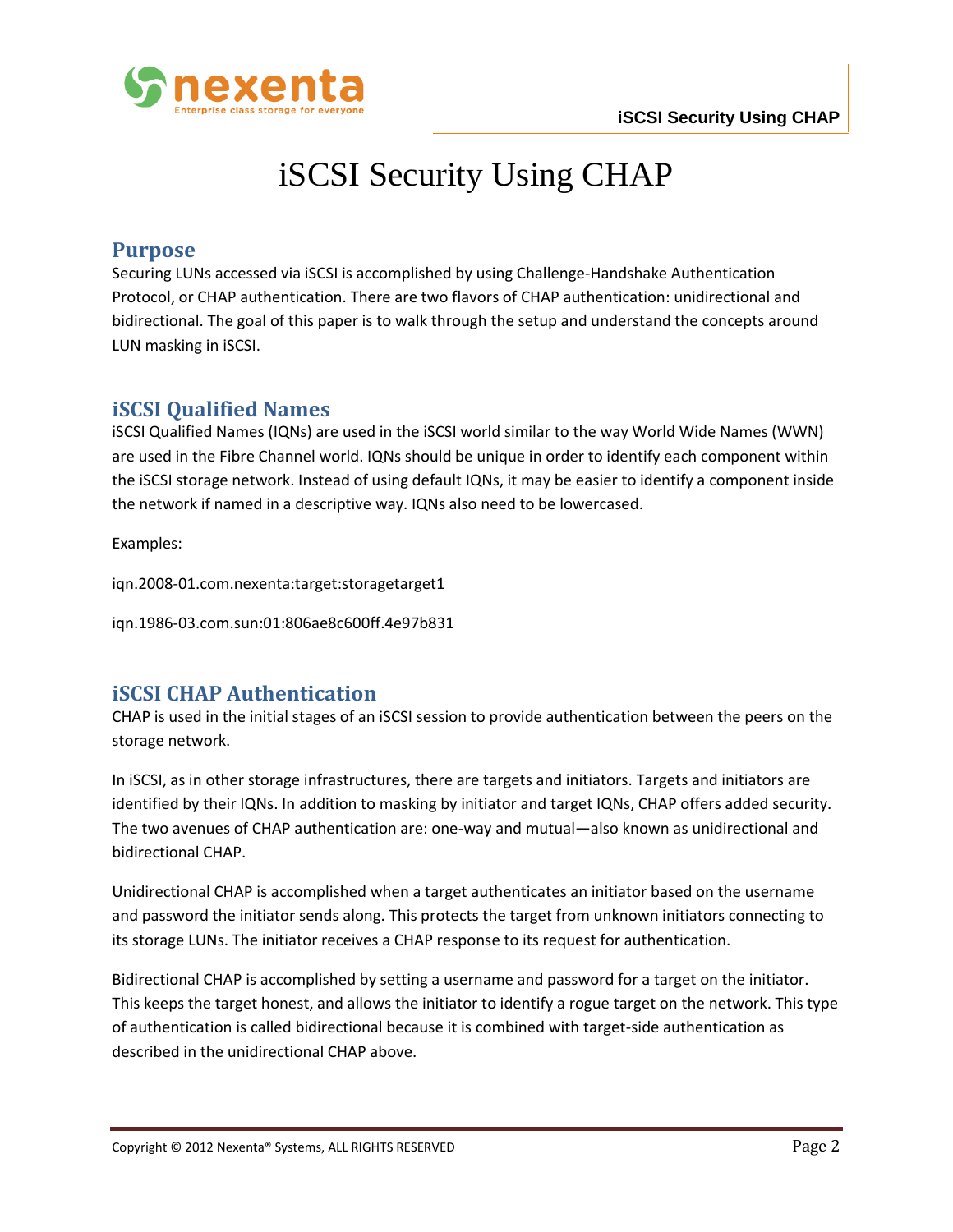

### **Unidirectional CHAP Implementation**

In NexentaStor, unidirectional CHAP authentication is simple to set up. In the following example, we combine Target Portal Groups (TPG) with unidirectional CHAP authentication to secure our iSCSI mappings.

| 000<br>SCSI Target: Manage ISCSI TP X                                                                                                                            |                                                                                                                                                                                                                                    |                                                           |
|------------------------------------------------------------------------------------------------------------------------------------------------------------------|------------------------------------------------------------------------------------------------------------------------------------------------------------------------------------------------------------------------------------|-----------------------------------------------------------|
| C<br>番                                                                                                                                                           | ( isan-01.techops.nexenta.com:2000/data/scsitarget/iscsi/tpgs/                                                                                                                                                                     | ☆<br>ન્ય                                                  |
| <b>Snexenta</b><br><b>Shares</b><br>SCSI Target Plus<br><b>The Data Sets</b>                                                                                     | About   Support   Add Capacity   Register   Help<br>Settings<br>$\leftrightarrow$ Data Management<br>$\bullet$ Analytics<br>Namespace Cluster<br>$\bullet$ Status<br><b>O</b> VM DataCenter<br><b>卷 Auto Services</b><br>然 Runners | Welcome Administrator   Logout<br>Console View log 3 Jobs |
| ▼<br><b>SCSI Target</b>                                                                                                                                          | <b>MANAGE ISCSI TPGS</b>                                                                                                                                                                                                           |                                                           |
| <b>Mappings</b><br>Manage mappings.<br><b>Initiator groups</b><br>Manage groups of remote initiators.<br><b>Target groups</b><br>Manage groups of local targets. | -Target Portal Groups [create]-<br><b>DBSAN</b><br>#<br>IP Address Port<br>$1\,$<br>172.16.45.213 3260                                                                                                                             | [delete]                                                  |
| Zvols<br>▼<br><b>View</b><br>View zvols.<br><b>Create</b><br>Create a new zvol (virtual block device).                                                           |                                                                                                                                                                                                                                    |                                                           |
| <b>iSCSI</b><br>▼<br><b>Remote Initiators</b><br>Manage iSCSI remote initiators.                                                                                 |                                                                                                                                                                                                                                    |                                                           |
| <b>Targets</b><br>Manage iSCSI targets.<br><b>Target Portal Groups</b><br>Manage iSCSI target portal groups.                                                     |                                                                                                                                                                                                                                    |                                                           |
| <b>Defaults</b><br>Manage iSCSI target default parameters.<br><b>Job Viewer Beta</b>                                                                             |                                                                                                                                                                                                                                    | ▣                                                         |

**Figure 1:** Create a Target Portal Group for each interface on the storage network.

In this case, we have one interface so we will use one TPG.

In the above example, click on Create next to Target Portal Groups and fill in the values.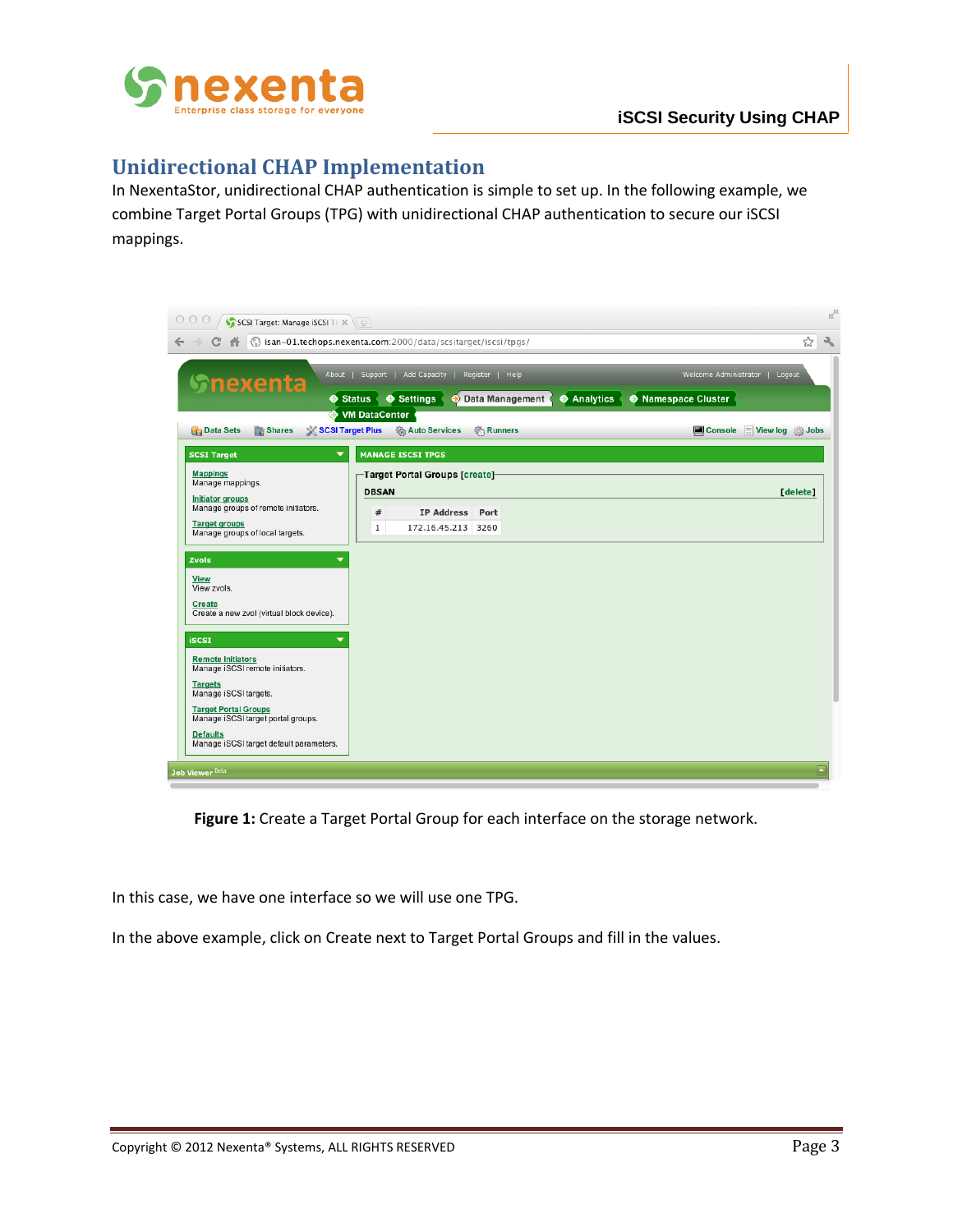

Now that we have a TPG set up, we can create a new target. I will give the target a descriptive name and use: "iqn.2008-01.com.nexenta:target:storagetarget1"



**Figure 2:** Leave "Auth Method" to none when creating the target.

This will be used in the next section when we discuss bidirectional CHAP authentication.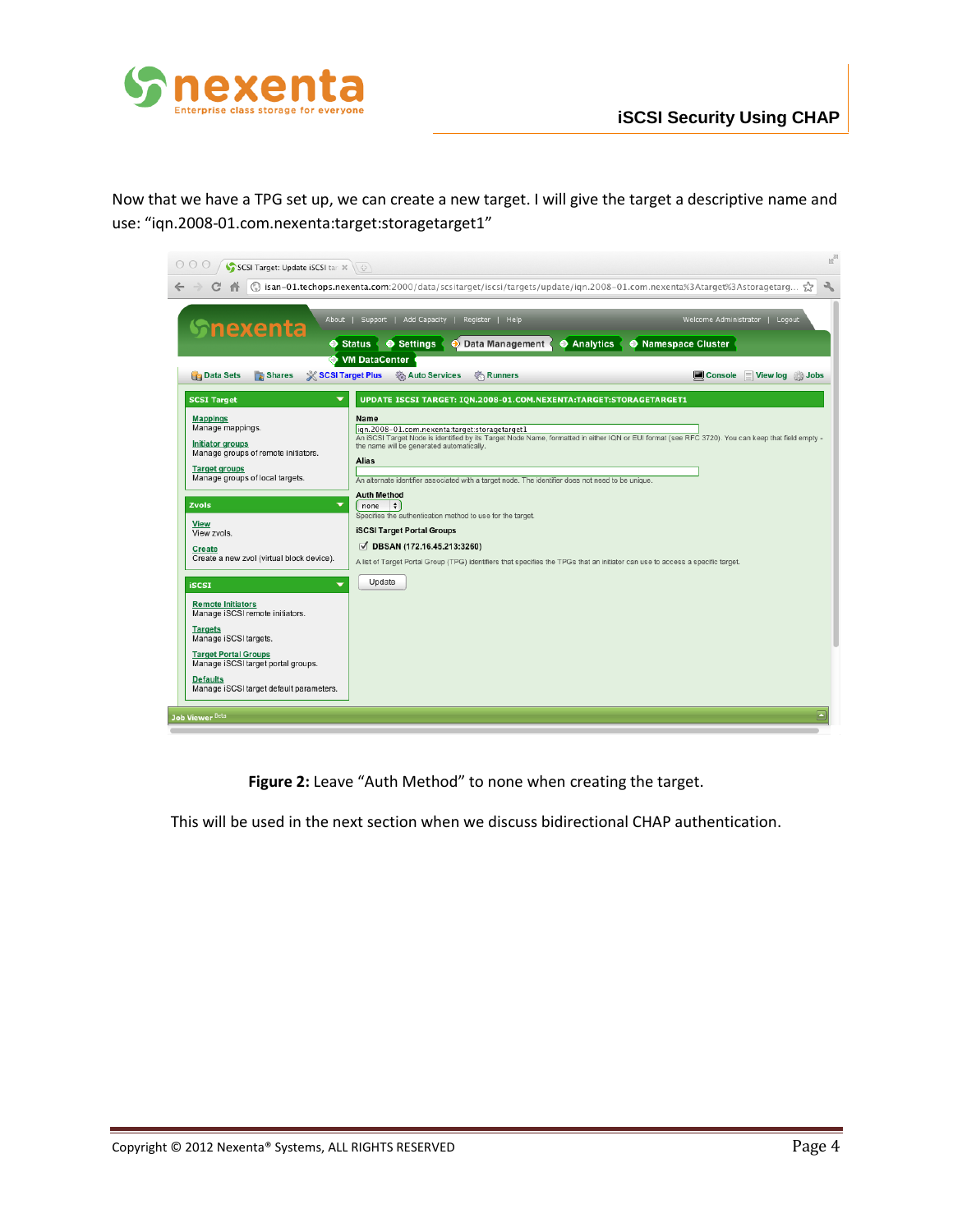



Because unidirectional CHAP is accomplished by identifying the initiator node by its CHAP username and password, we need to know the IQN of the initiator.

In this example, the initiator node is running OpenIndiana, which is based on the illumos kernel.



**Figure 3:** To acquire the IQN of the initiator, run the following command:

root@ioni: ~# iscsiadm list initiator-node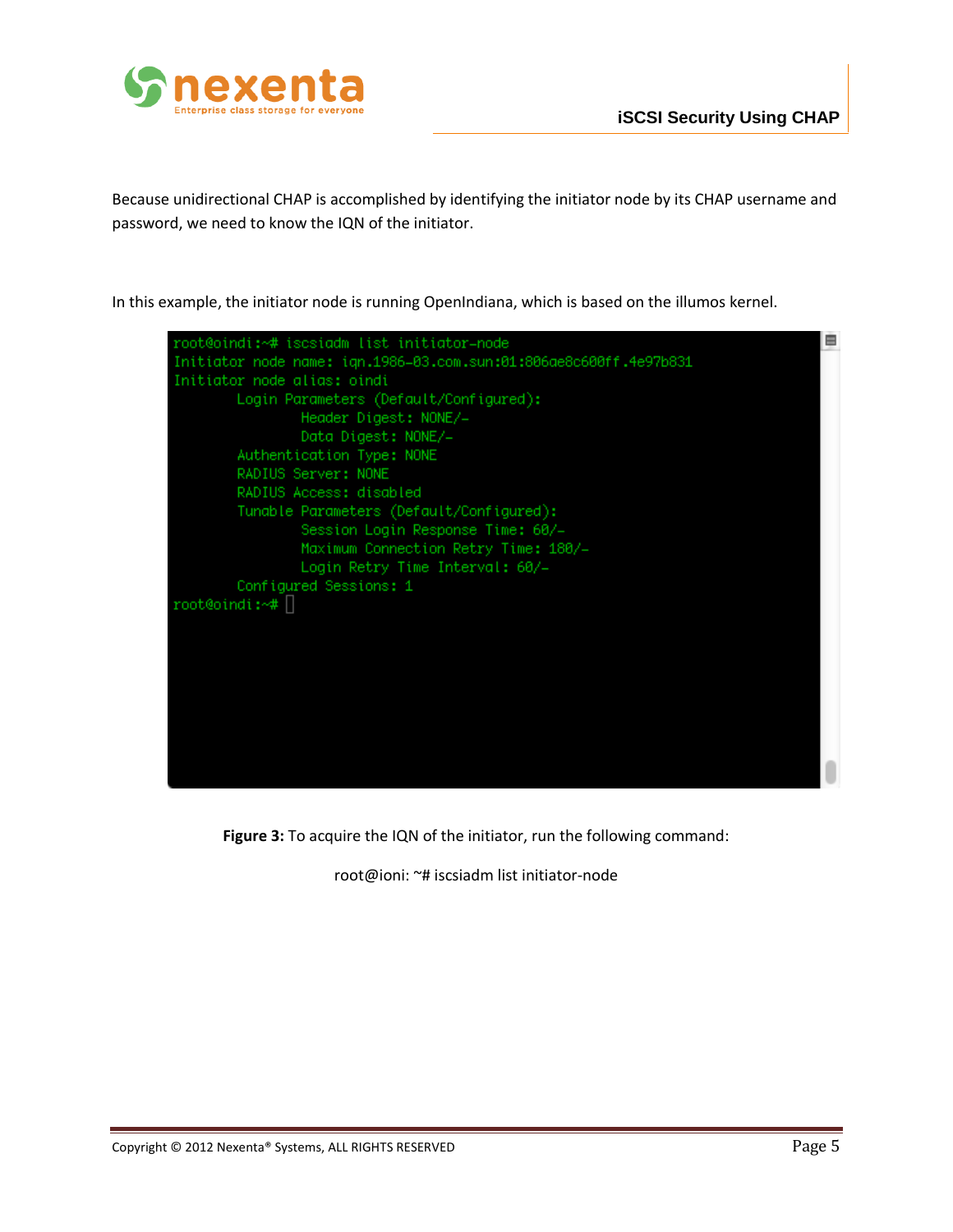

Using the initiator IQN, we create a new Remote Initiator on NexentaStor and give it a CHAP username and password (also called User and Secret).

| SCSI Target: Update iSCSI ren x                                                                                                                                  |                                                                                                                                                                                                                                                                                                  | $\mathbb{R}^{\overline{\mathbb{N}}}$                                                                                          |
|------------------------------------------------------------------------------------------------------------------------------------------------------------------|--------------------------------------------------------------------------------------------------------------------------------------------------------------------------------------------------------------------------------------------------------------------------------------------------|-------------------------------------------------------------------------------------------------------------------------------|
|                                                                                                                                                                  | © isan-01.techops.nexenta.com:2000/data/scsitarget/iscsi/initiators/update/iqn.1986-03.com.sun:01:806ae8c600ff.4e97b831/                                                                                                                                                                         | ☆<br>٦                                                                                                                        |
| <b>Snexenta</b><br>$\bullet$ Status                                                                                                                              | About   Support   Add Capacity   Register   Help<br>Settings<br>$\leftrightarrow$ Data Management<br><b>O</b> Analytics                                                                                                                                                                          | Welcome Administrator   Logout<br>O Namespace Cluster                                                                         |
| <b>Data Sets</b><br><b>Shares</b><br>SCSI Target Plus                                                                                                            | <b>O</b> VM DataCenter<br><b>B</b> Auto Services<br><b>卷 Runners</b>                                                                                                                                                                                                                             | Console View log 3 Jobs                                                                                                       |
| ▼<br><b>SCSI Target</b>                                                                                                                                          | UPDATE ISCSI REMOTE INITIATOR: IQN.1986-03.COM.SUN:01:806AE8C600FF.4E97B831                                                                                                                                                                                                                      |                                                                                                                               |
| <b>Mappings</b><br>Manage mappings.<br><b>Initiator groups</b><br>Manage groups of remote initiators.<br><b>Target groups</b><br>Manage groups of local targets. | <b>CHAP User</b> unclefred<br>initiator node name is used as the username.<br><b>CHAP Secret</b><br><br>The CHAP secret to send during unidirectional CHAP authentication. There is no default for this property. Maximum length is<br>255 characters; minimum required length is 12 characters. | Specifies the CHAP username for an remote initiator, for use in CHAP authentication. If no value is specified then the remote |
| Zvols<br>▼<br><b>View</b>                                                                                                                                        | Update                                                                                                                                                                                                                                                                                           |                                                                                                                               |
| View zvols.<br><b>Create</b><br>Create a new zvol (virtual block device).                                                                                        |                                                                                                                                                                                                                                                                                                  |                                                                                                                               |
| <b>iSCSI</b>                                                                                                                                                     |                                                                                                                                                                                                                                                                                                  |                                                                                                                               |
| <b>Remote Initiators</b><br>Manage iSCSI remote initiators.                                                                                                      |                                                                                                                                                                                                                                                                                                  |                                                                                                                               |
| <b>Targets</b><br>Manage iSCSI targets.                                                                                                                          |                                                                                                                                                                                                                                                                                                  |                                                                                                                               |
| <b>Target Portal Groups</b><br>Manage iSCSI target portal groups.                                                                                                |                                                                                                                                                                                                                                                                                                  |                                                                                                                               |
| <b>Defaults</b><br>Manage iSCSI target default parameters.                                                                                                       |                                                                                                                                                                                                                                                                                                  |                                                                                                                               |
| Job Viewer <sup>Beta</sup>                                                                                                                                       |                                                                                                                                                                                                                                                                                                  | E                                                                                                                             |

**Figure 4:** The CHAP user on the initiator is "unclefred".

This is all that is required on the NexentaStor (target) side to enable unidirectional CHAP.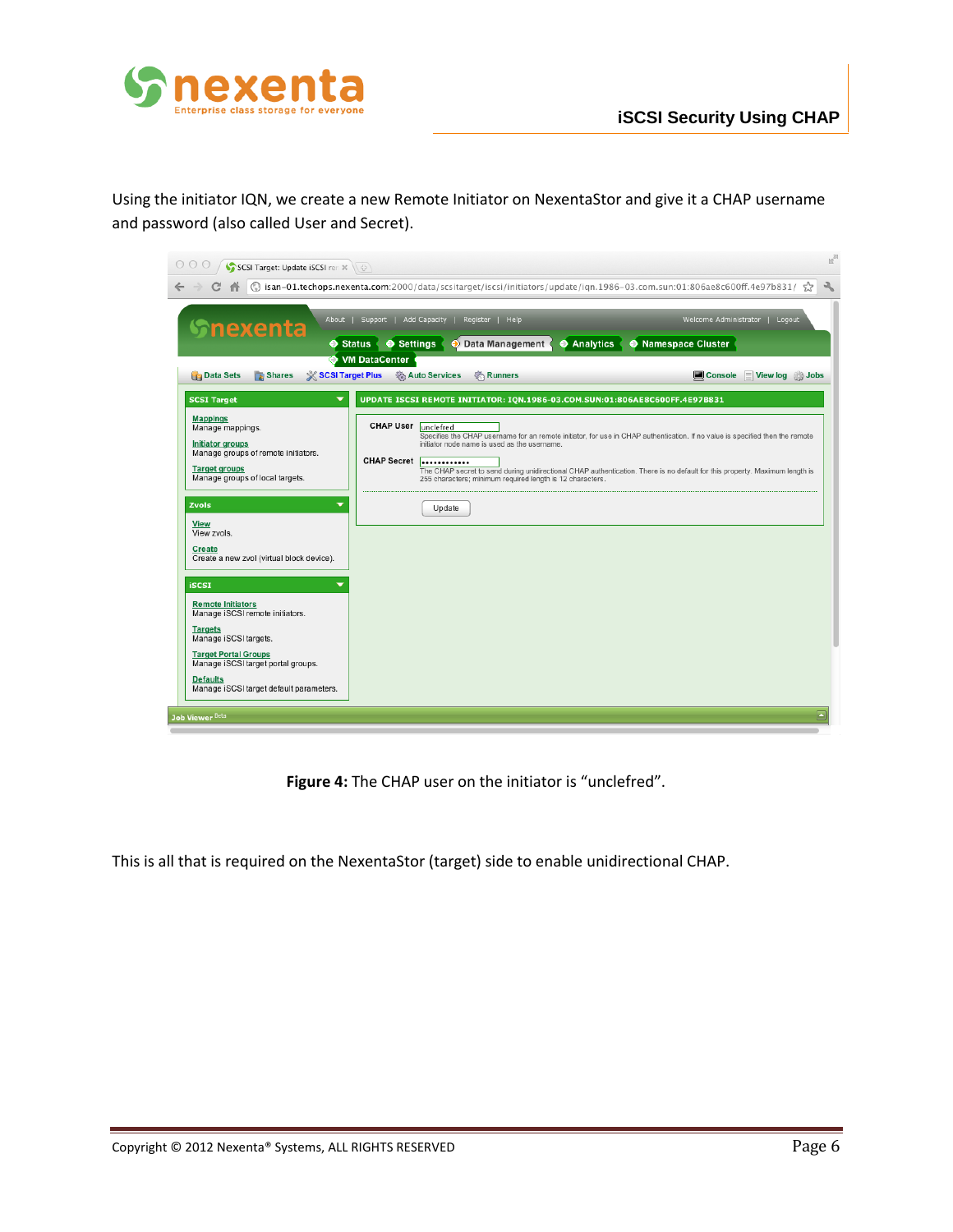

On the OpenIndiana initiator, CHAP User and Secret need to be setup.

| root@oindi:~# iscsiadm list initiator-node                         | E |
|--------------------------------------------------------------------|---|
| Initiator node name: ign.1986-03.com.sun:01:806ae8c600ff.4e97b831  |   |
| Initiator node alias: oindi                                        |   |
| Login Parameters (Default/Configured):                             |   |
| Header Digest: NONE/-                                              |   |
| Data Digest: NONE/-                                                |   |
| Authentication Type: NONE                                          |   |
| RADIUS Server: NONE                                                |   |
| RADIUS Access: disabled                                            |   |
| Tunable Parameters (Default/Configured):                           |   |
| Session Login Response Time: 60/-                                  |   |
| Maximum Connection Retry Time: 180/-                               |   |
| Login Retry Time Interval: 60/-                                    |   |
| Configured Sessions: 1                                             |   |
| root@oindi:~# iscsiadm modify initiator=node ==CHAP=name unclefred |   |
| root@oindi:~# iscsiadm modify initiator-node --CHAP-secret         |   |
| Enter secret:                                                      |   |
| Re-enter secret:                                                   |   |
| root@oindi:~#                                                      |   |
|                                                                    |   |
|                                                                    |   |
|                                                                    |   |
|                                                                    |   |
|                                                                    |   |

**Figure 5:** The initiator is configured using two commands:

root@oindi:~# iscsiadm modify initiator-node –CHAP-name unclefred

root@oindi:~# iscsiadm modify initiator-node –CHAP-secret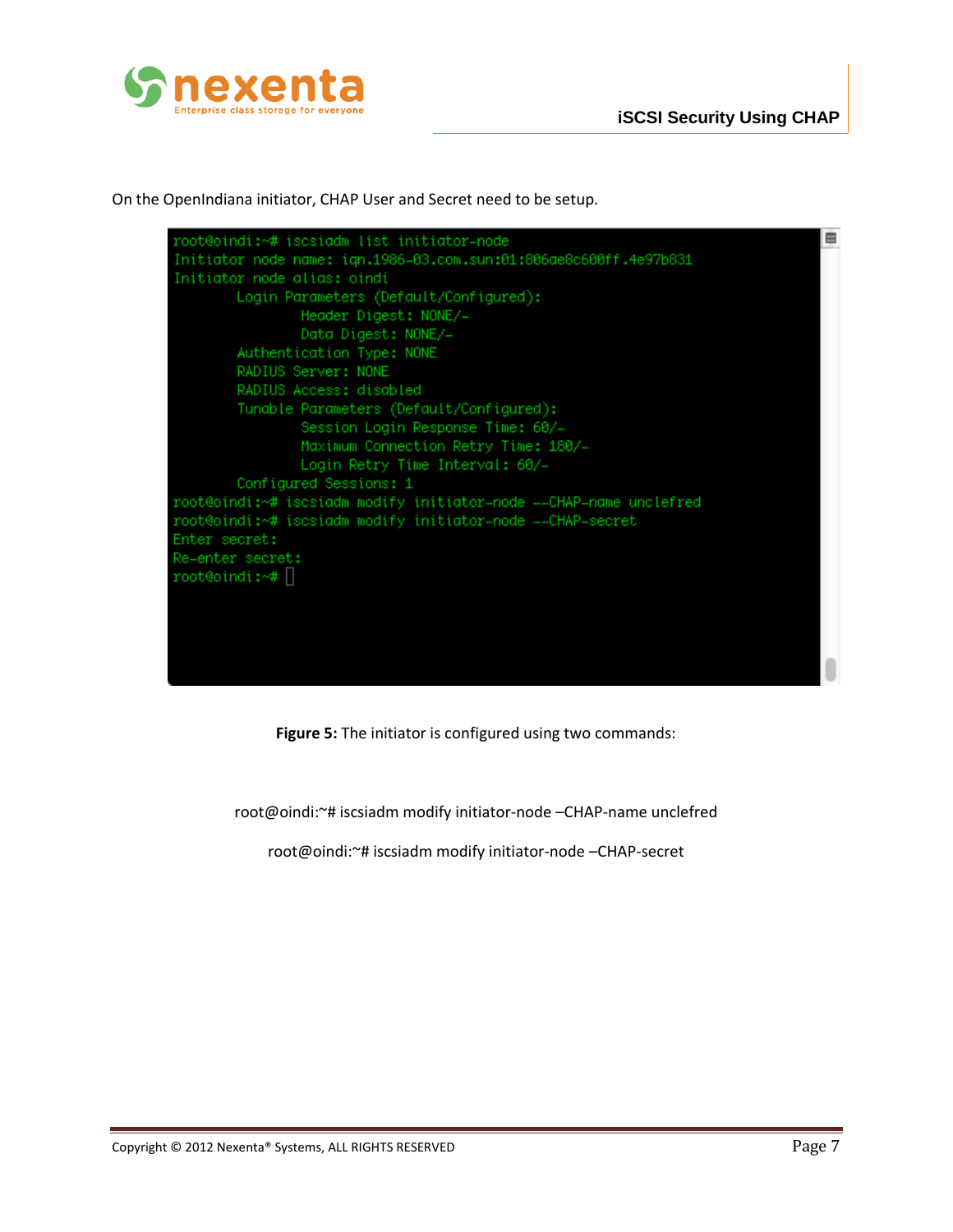

Once the initiator CHAP User and secret are configured, the next step is to do discovery of the target. Static discovery can be used to find LUNs available to the initiator for use.



**Figure 6:** Finding LUNS available to the initiator using the following commands:

root@oindi:~# iscsiadm modify discovery --static enable

root@oindi:~# iscsiadm add static-config iqn.2008-

01.com.nexenta:target:storagetarget1,172.16.45.213:3260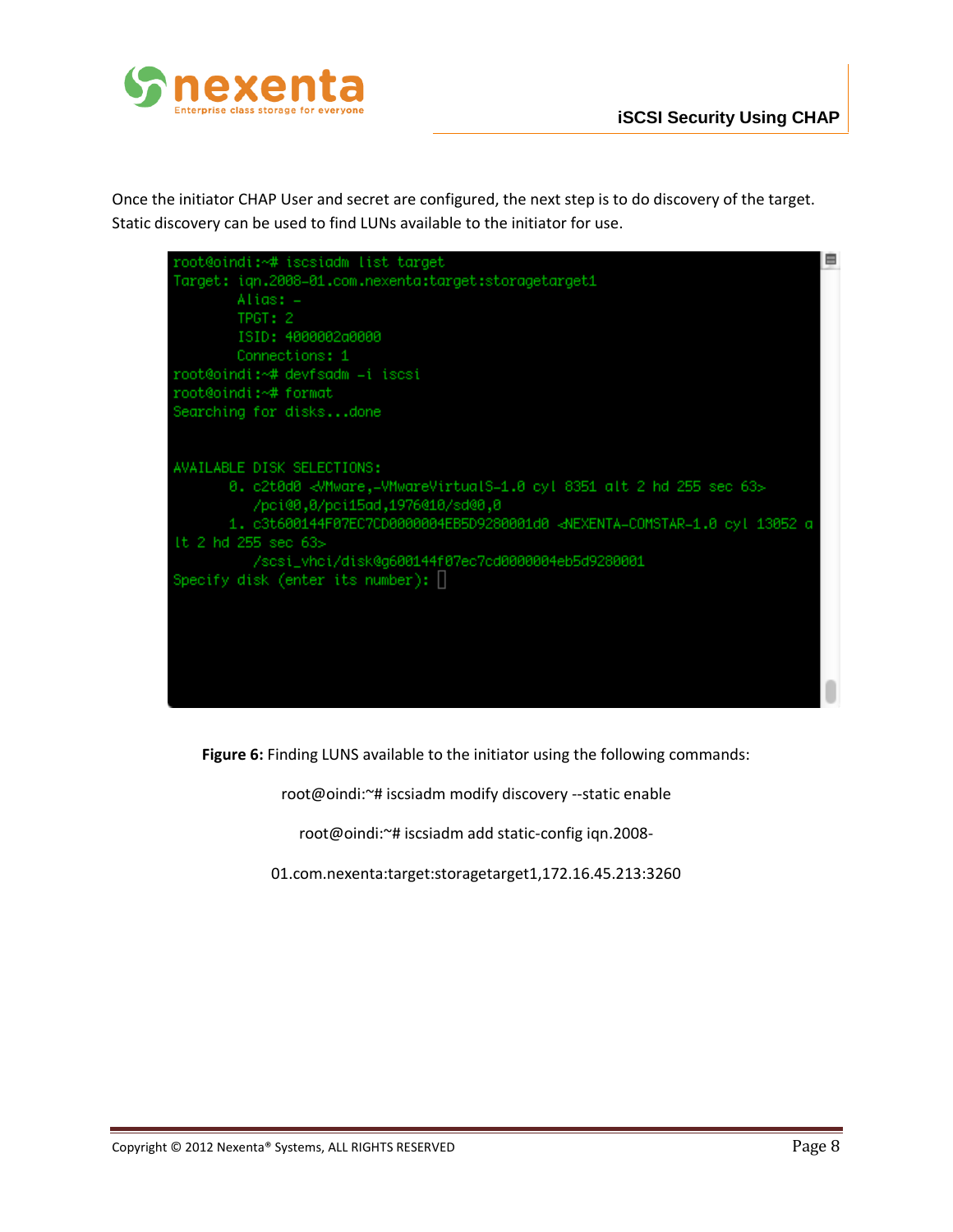

root@oindi:~# devfsadm =Cv =i iscsi ≘ root@oindi:~# format Searching for disks...done AVAILABLE DISK SELECTIONS: 0. c2t0d0 <VMware,-VMwareVirtualS-1.0 cyl 8351 alt 2 hd 255 sec 63> /pci@0,0/pci15ad,1976@10/sd@0,0 1. c3t600144F07EC7CD0000004EB5D9280001d0 <NEXENTA=COMSTAR=1.0 cyl 13052 a It 2 hd 255 sec 63> /scsi\_vhci/disk@g600144f07ec7cd0000004eb5d9280001 Specify disk (enter its number): AC root@oindi:~# iscsiadm remove static=config iqn.2008-01.com.nexenta:target:stora getarget1, 172.16.45.213:3260, 2 root@oindi:~# devfsadm =Cv =i iscsi root@oindi:~# format Searching for disks...done AVAILABLE DISK SELECTIONS: 0. c2t0d0 <VMware,-VMwareVirtualS-1.0 cyl 8351 alt 2 hd 255 sec 63> /pci@0,0/pci15ad,1976@10/sd@0,0 Specify disk (enter its number): |

**Figure 7:** After the target discovery process, the following command is used to identify the new LUN:

root@oindi: ~# devfsadm –Cv –i iscsi

We then run the 'format' command and see the new device is available for use and configured for unidirectional CHAP authentication.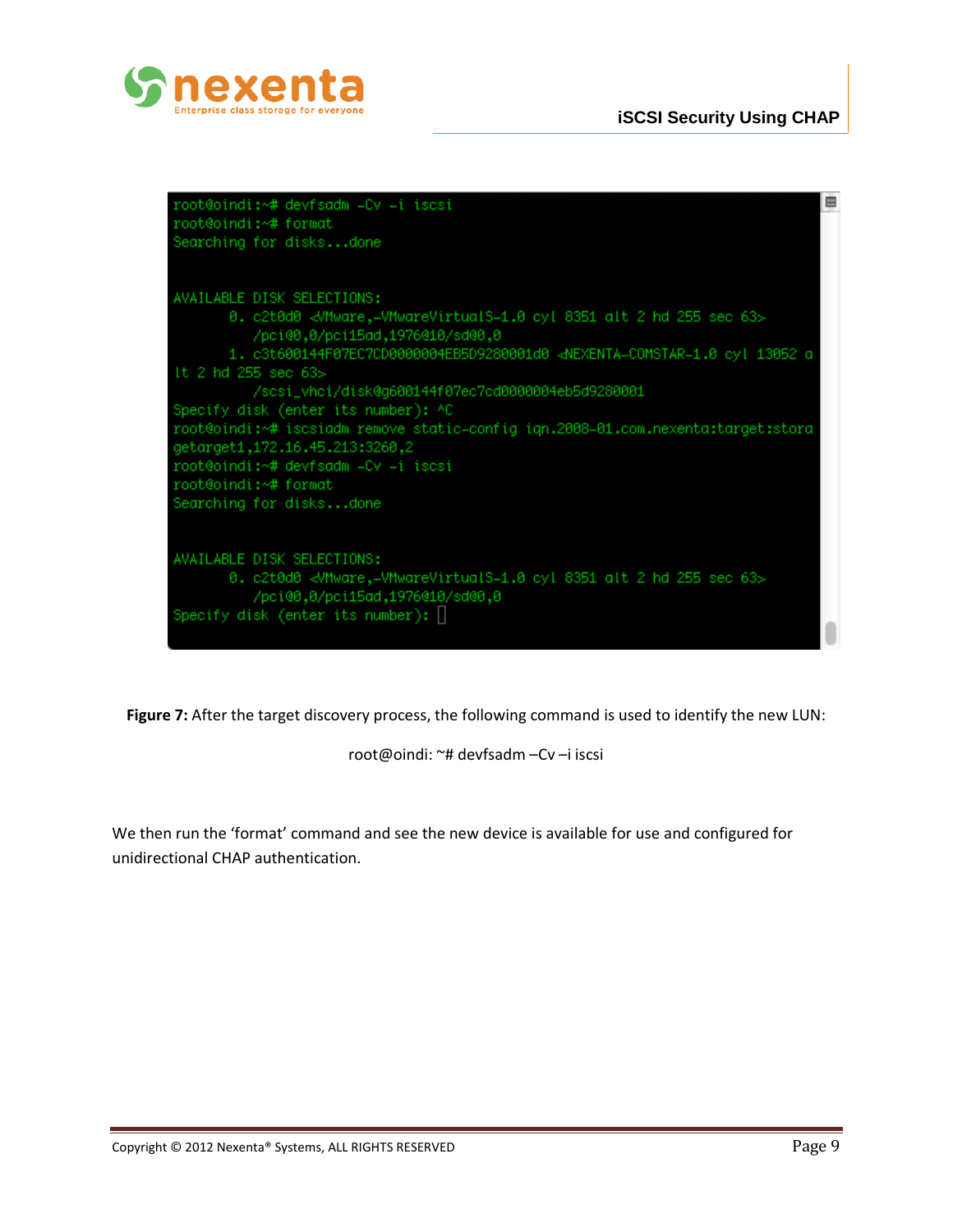

#### **Bidirectional CHAP**

Bidirectional CHAP now can be enabled. On NexentaStor, modify the target that already has been created in the previous unidirectional CHAP example.

|                                                                                                       | (iii isan-01.techops.nexenta.com:2000/data/scsitarget/iscsi/targets/update/iqn.2008-01.com.nexenta%3Atarget%3Astoragetarg                                                                                                                                               | ⊀≿                                                           |
|-------------------------------------------------------------------------------------------------------|-------------------------------------------------------------------------------------------------------------------------------------------------------------------------------------------------------------------------------------------------------------------------|--------------------------------------------------------------|
| <b>Snexenta</b>                                                                                       | About   Support   Add Capacity   Register   Help<br>$\bullet$ Status<br>Settings<br>$\rightarrow$ Data Management<br><b>O</b> Analytics<br><b>VM DataCenter</b>                                                                                                         | Welcome Administrator   Logout<br><b>O</b> Namespace Cluster |
| $\bullet$<br><b>Shares</b><br><b>SCSI Target Plus</b><br><b>Data Sets</b>                             | <b>Auto Services</b><br><b>参</b> Runners                                                                                                                                                                                                                                | Console<br>View log & Jobs                                   |
| ▼<br><b>SCSI Target</b>                                                                               | UPDATE ISCSI TARGET: ION.2008-01.COM.NEXENTA:TARGET:STORAGETARGET1                                                                                                                                                                                                      |                                                              |
| <b>Mappings</b><br>Manage mappings.<br><b>Initiator groups</b><br>Manage groups of remote initiators. | Name<br>ign.2008-01.com.nexenta:target:storagetarget1<br>An iSCSI Target Node is identified by its Target Node Name, formatted in either IQN or EUI format (see RFC 3720). You can keep that field empty -<br>the name will be generated automatically.<br><b>Alias</b> |                                                              |
| <b>Target groups</b><br>Manage groups of local targets.                                               | An alternate identifier associated with a target node. The identifier does not need to be unique.                                                                                                                                                                       |                                                              |
| ⇁<br>Zvols<br><b>View</b>                                                                             | <b>Auth Method</b><br>$\div$<br>chap<br>Specifies the authentication method to use for the target.                                                                                                                                                                      |                                                              |
| View zvols.<br>Create<br>Create a new zvol (virtual block device).                                    | <b>CHAP User</b><br>uncleieff<br>Specifies the CHAP username for a target for use in mutual CHAP authentication. If no value is specified then the target node name is used as the<br>username.                                                                         |                                                              |
| <b>iSCSI</b><br>$\overline{\phantom{a}}$<br><b>Remote Initiators</b>                                  | <b>CHAP Secret</b><br><br>The CHAP secret to send during mutual CHAP authentication. There is no default for this property. Maximum length is 255 characters; minimum<br>required length is 12 characters.                                                              |                                                              |
| Manage iSCSI remote initiators.                                                                       | <b>iSCSI Target Portal Groups</b>                                                                                                                                                                                                                                       |                                                              |
| <b>Targets</b><br>Manage iSCSI targets.                                                               | ◯ DBSAN (172.16.45.213:3260)<br>A list of Target Portal Group (TPG) identifiers that specifies the TPGs that an initiator can use to access a specific target.                                                                                                          |                                                              |
| <b>Target Portal Groups</b><br>Manage iSCSI target portal groups.                                     | Update                                                                                                                                                                                                                                                                  |                                                              |
| <b>Defaults</b><br>Manage iSCSI target default parameters.                                            |                                                                                                                                                                                                                                                                         |                                                              |

**Figure 8:** Auth Method will be set to CHAP, and a CHAP username and secret will be specified.

"unclejeff" will be the username for the target.

NexentaStor (target) now is ready for bidirectional CHAP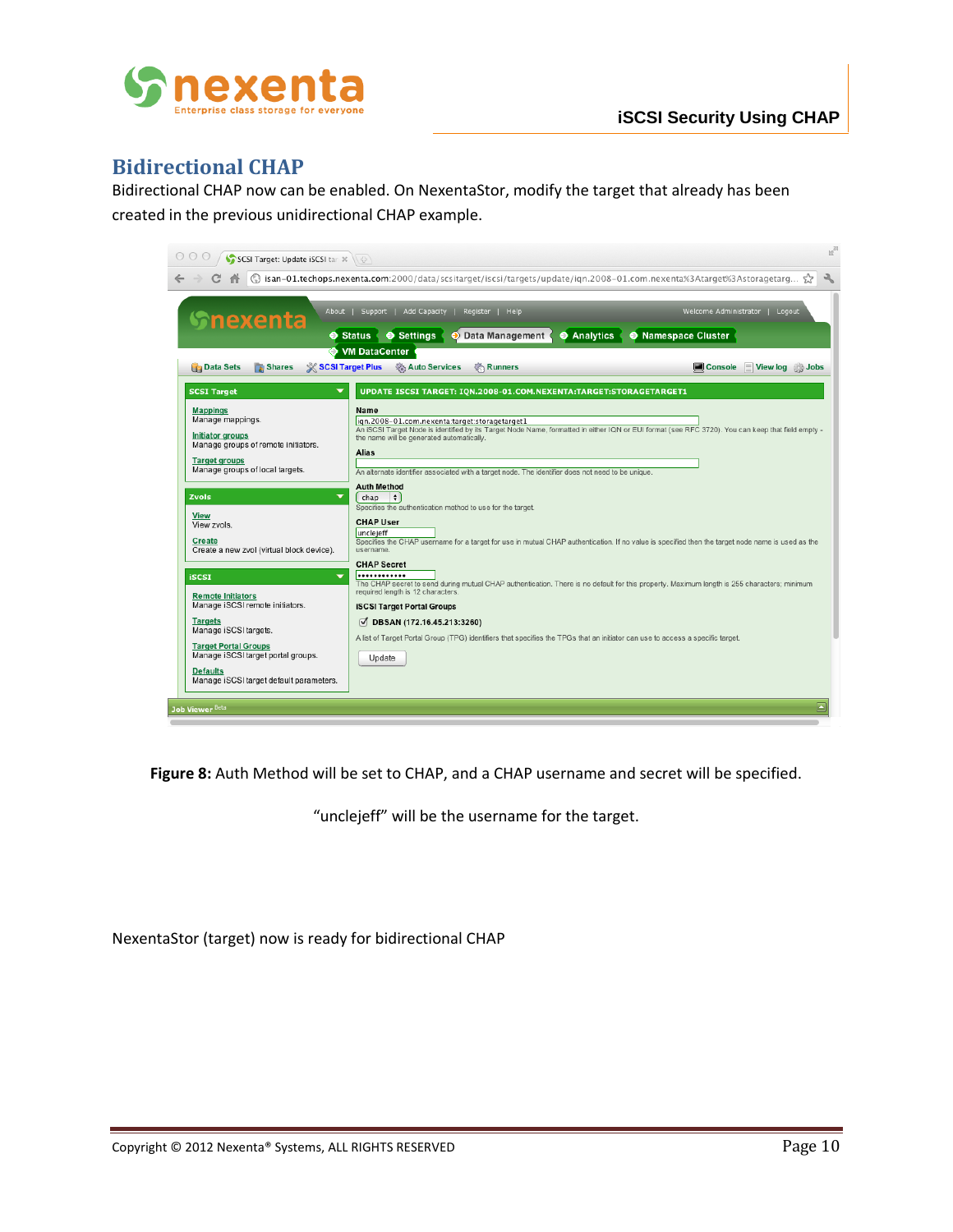

root@oindi:~# iscsiadm modify target=param ==CHAP=name unclejeff iqn.2008=01.com □ .nexenta:target:storagetarget1 root@oindi:~# iscsiadm modify target-param --CHAP-secret iqn.2008-01.com.nexenta :target:storagetarget1 Enter secret: Re-enter secret: root@oindi:~# iscsiadm list target=param =v iqn.2008-01.com.nexenta:target:stora getarget1 Target: ign.2008-01.com.nexenta:target:storagetarget1 Alias: -Bi-directional Authentication: disabled Authentication Type: CHAP CHAP Name: unclejeff Login Parameters (Default/Configured): Data Sequence In Order: yes/-Data PDU In Order: yes/-Default Time To Retain: 20/-Default Time To Wait: 2/-Error Recovery Level: 0/-First Burst Length: 65536/-Immediate Data: yes/-Initial Ready To Transfer (R2T): yes/-Max Burst Length: 262144/-Max Outstanding R2T: 1/-

**Figure 9:** On the initiator, a CHAP username and secret are added to the target.

root@oindi:~# iscsiadm modify target-param –CHAP -name unclejeff iqn.2008- 01.com.nexenta:target:storagetarget1

root@oindi:~# iscsiadm modify target-param –CHAP-secret iqn.2008- 01.com.nexenta:target:storagetarget1